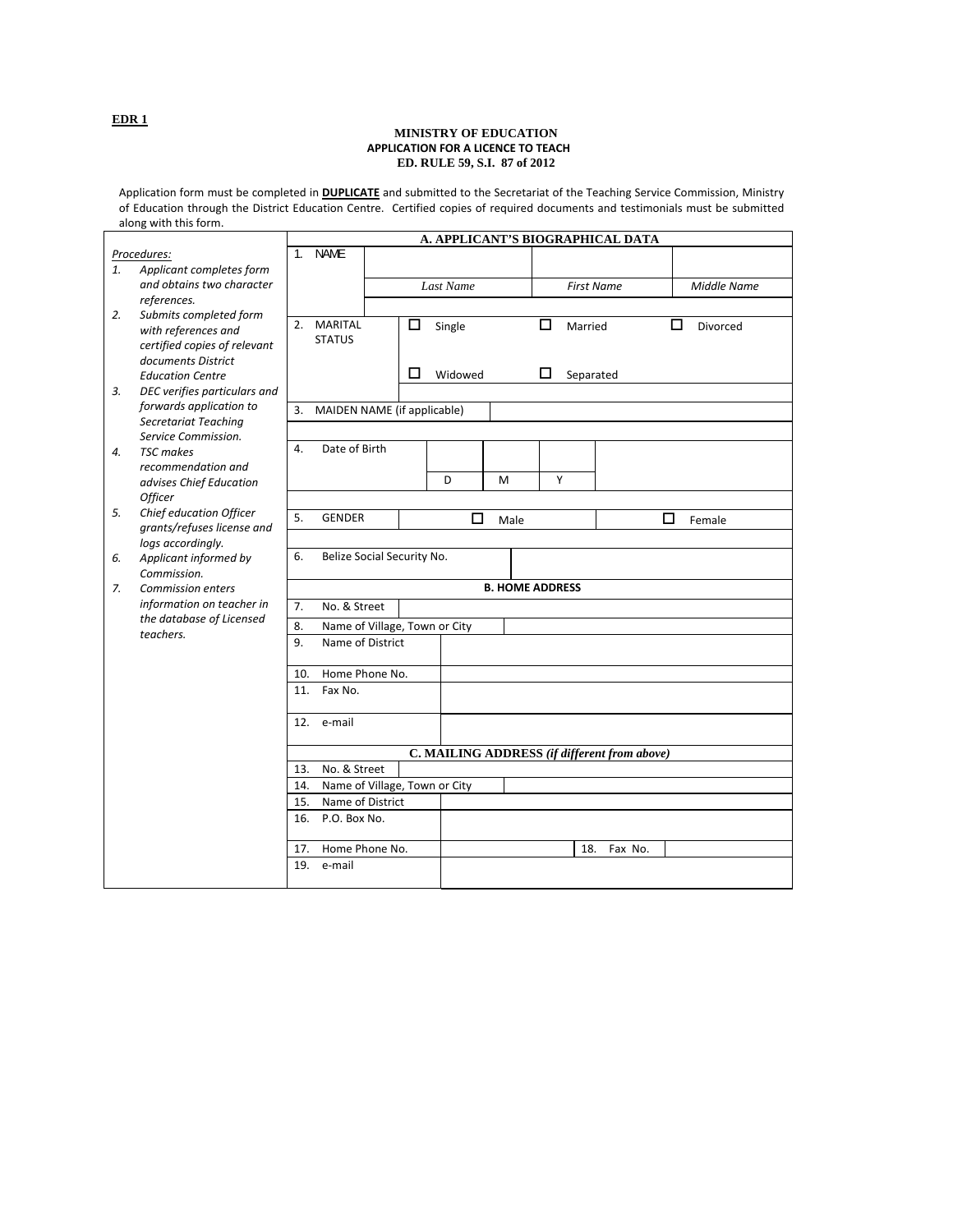| D. EDUCATIONAL INFORMATION                                                                         |                                   |                                 |                                                 |  |                                            |                       |                      |  |  |  |  |  |  |  |
|----------------------------------------------------------------------------------------------------|-----------------------------------|---------------------------------|-------------------------------------------------|--|--------------------------------------------|-----------------------|----------------------|--|--|--|--|--|--|--|
| Academic Preparation-Secondary Education<br>20.                                                    |                                   |                                 |                                                 |  |                                            |                       |                      |  |  |  |  |  |  |  |
|                                                                                                    | Name of High School or Equivalent | <b>Programme Studied</b>        |                                                 |  | High School Diploma or Equivalent obtained | <b>Year Obtained</b>  |                      |  |  |  |  |  |  |  |
|                                                                                                    |                                   |                                 |                                                 |  |                                            |                       |                      |  |  |  |  |  |  |  |
| Academic Preparation-Tertiary Education<br>21.<br>Degree or other Certification Obtained (specify) |                                   |                                 |                                                 |  |                                            |                       |                      |  |  |  |  |  |  |  |
|                                                                                                    | <b>Name of Institution</b>        | Specialization or Area of Study |                                                 |  |                                            |                       | <b>Year Obtained</b> |  |  |  |  |  |  |  |
|                                                                                                    |                                   |                                 |                                                 |  |                                            |                       |                      |  |  |  |  |  |  |  |
|                                                                                                    |                                   |                                 |                                                 |  |                                            |                       |                      |  |  |  |  |  |  |  |
|                                                                                                    |                                   |                                 |                                                 |  |                                            |                       |                      |  |  |  |  |  |  |  |
| <b>Verification &amp; Authentication</b>                                                           |                                   |                                 |                                                 |  |                                            |                       |                      |  |  |  |  |  |  |  |
|                                                                                                    |                                   | 22.                             | Academic Preparation-Examinations               |  |                                            |                       |                      |  |  |  |  |  |  |  |
| Certified<br>Authentication<br>Document<br>complete<br>received                                    |                                   | Subject                         | <b>Examining Board</b><br>(e. g. RSA, GCE, CXC) |  | Stage/Level or<br>Proficiency              | <b>Grade Received</b> | <b>Year Obtained</b> |  |  |  |  |  |  |  |
| $\Box$                                                                                             | $\Box$                            |                                 |                                                 |  |                                            |                       |                      |  |  |  |  |  |  |  |
| □                                                                                                  | $\Box$                            |                                 |                                                 |  |                                            |                       |                      |  |  |  |  |  |  |  |
| ◻                                                                                                  | $\Box$                            |                                 |                                                 |  |                                            |                       |                      |  |  |  |  |  |  |  |
| □                                                                                                  | $\Box$                            |                                 |                                                 |  |                                            |                       |                      |  |  |  |  |  |  |  |
| ◻                                                                                                  | $\Box$                            |                                 |                                                 |  |                                            |                       |                      |  |  |  |  |  |  |  |
| ◻                                                                                                  | $\Box$                            |                                 |                                                 |  |                                            |                       |                      |  |  |  |  |  |  |  |
| □                                                                                                  | $\Box$                            |                                 |                                                 |  |                                            |                       |                      |  |  |  |  |  |  |  |
| ◻                                                                                                  | $\Box$                            |                                 |                                                 |  |                                            |                       |                      |  |  |  |  |  |  |  |
| □                                                                                                  | $\Box$                            |                                 |                                                 |  |                                            |                       |                      |  |  |  |  |  |  |  |
| □                                                                                                  | $\Box$                            |                                 |                                                 |  |                                            |                       |                      |  |  |  |  |  |  |  |
| $\Box$                                                                                             | $\Box$                            |                                 |                                                 |  |                                            |                       |                      |  |  |  |  |  |  |  |
| $\Box$                                                                                             | $\Box$                            |                                 |                                                 |  |                                            |                       |                      |  |  |  |  |  |  |  |
| $\Box$                                                                                             | $\Box$                            |                                 |                                                 |  |                                            |                       |                      |  |  |  |  |  |  |  |
| $\Box$                                                                                             | $\Box$                            |                                 |                                                 |  |                                            |                       |                      |  |  |  |  |  |  |  |
| $\Box$                                                                                             | $\Box$                            |                                 |                                                 |  |                                            |                       |                      |  |  |  |  |  |  |  |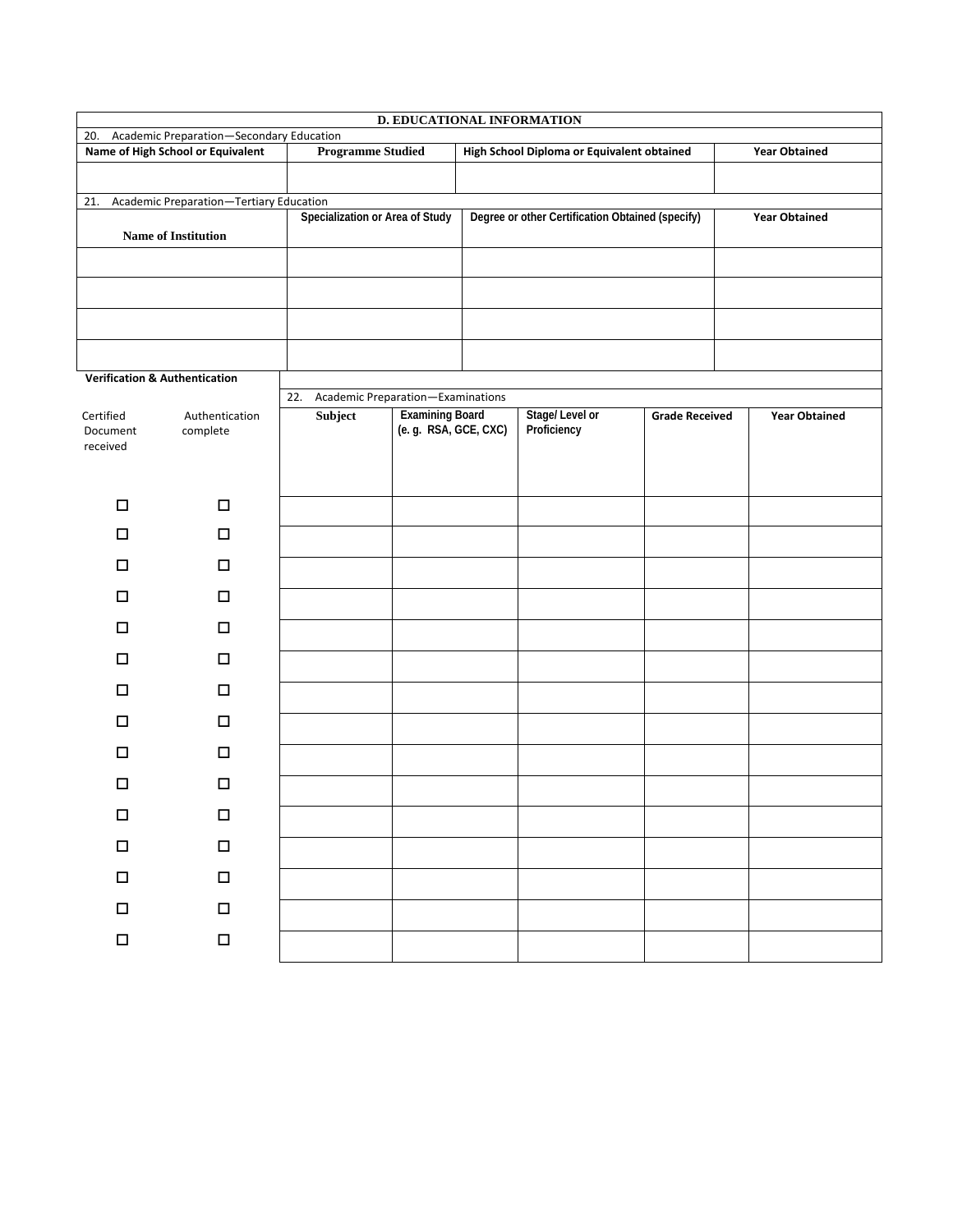| 23. Professional Preparation |                                          |                                                                                   |                                                   |                                                               |   |                            |   |  |  |  |  |  |  |
|------------------------------|------------------------------------------|-----------------------------------------------------------------------------------|---------------------------------------------------|---------------------------------------------------------------|---|----------------------------|---|--|--|--|--|--|--|
|                              | <b>Name of Institution</b>               | <b>Area of Specialisation</b>                                                     | <b>Degree or Certification Obtained (specify)</b> |                                                               |   | <b>Year Obtained</b>       |   |  |  |  |  |  |  |
|                              |                                          |                                                                                   |                                                   |                                                               |   |                            |   |  |  |  |  |  |  |
|                              |                                          |                                                                                   |                                                   |                                                               |   |                            |   |  |  |  |  |  |  |
|                              |                                          |                                                                                   |                                                   |                                                               |   |                            |   |  |  |  |  |  |  |
|                              |                                          |                                                                                   |                                                   |                                                               |   |                            |   |  |  |  |  |  |  |
|                              |                                          |                                                                                   |                                                   |                                                               |   |                            |   |  |  |  |  |  |  |
|                              |                                          |                                                                                   |                                                   |                                                               |   |                            |   |  |  |  |  |  |  |
|                              |                                          | 24. Provide scores in Basic Competency Tests in English and/or Mathematics (where |                                                   | English                                                       |   |                            |   |  |  |  |  |  |  |
| applicable)                  |                                          |                                                                                   |                                                   |                                                               |   |                            |   |  |  |  |  |  |  |
|                              |                                          |                                                                                   |                                                   | <b>Mathematics</b>                                            |   |                            |   |  |  |  |  |  |  |
|                              | <b>Verification &amp; Authentication</b> | Primary Grades $1-3$ = Infant $1$ – Standard 1                                    |                                                   |                                                               |   |                            |   |  |  |  |  |  |  |
|                              |                                          | Primary Grades $4-8$ = Standards 2-6                                              |                                                   |                                                               |   |                            |   |  |  |  |  |  |  |
| Certified                    | Authentication                           |                                                                                   |                                                   |                                                               |   |                            |   |  |  |  |  |  |  |
| Document                     | complete                                 |                                                                                   |                                                   |                                                               |   |                            |   |  |  |  |  |  |  |
| received                     |                                          | 25. If you already hold a Licence Please provide the Licence No.                  |                                                   |                                                               |   |                            |   |  |  |  |  |  |  |
|                              |                                          | Date of Issue:<br>Type of Licence:                                                |                                                   |                                                               |   |                            |   |  |  |  |  |  |  |
|                              |                                          |                                                                                   | Reason for reapplication:                         |                                                               |   |                            |   |  |  |  |  |  |  |
|                              |                                          | 26. Teaching Experience                                                           |                                                   |                                                               |   |                            |   |  |  |  |  |  |  |
|                              |                                          |                                                                                   |                                                   |                                                               |   | <b>Years of Experience</b> |   |  |  |  |  |  |  |
|                              |                                          | Level(s) Taught                                                                   |                                                   |                                                               |   |                            |   |  |  |  |  |  |  |
| □                            | □                                        | Early Childhood (pre-school)<br>Primary Grades 1-3                                | $\Box$<br>П                                       |                                                               |   |                            |   |  |  |  |  |  |  |
| □                            | □                                        | Primary Grades 4-8                                                                | □                                                 |                                                               |   |                            |   |  |  |  |  |  |  |
| □                            | □                                        | Secondary Forms 1-2                                                               | $\Box$                                            |                                                               |   |                            |   |  |  |  |  |  |  |
|                              |                                          | Secondary Forms 3-4                                                               | $\Box$                                            |                                                               |   |                            |   |  |  |  |  |  |  |
|                              |                                          | <b>TVET</b>                                                                       | п                                                 |                                                               |   |                            |   |  |  |  |  |  |  |
|                              |                                          | 27. Level and Type of Licence applied for                                         |                                                   |                                                               |   |                            |   |  |  |  |  |  |  |
|                              |                                          | Level                                                                             |                                                   | <b>Type of Licence</b><br><b>Subject Area (if applicable)</b> |   |                            |   |  |  |  |  |  |  |
| □                            | □                                        | Early Childhood (pre-school)                                                      | □                                                 |                                                               |   |                            |   |  |  |  |  |  |  |
|                              |                                          | Primary Grades 1-3                                                                | п                                                 |                                                               |   |                            |   |  |  |  |  |  |  |
| П                            | ш                                        | Primary Grades 4-8                                                                | □                                                 |                                                               |   |                            |   |  |  |  |  |  |  |
| $\Box$                       | П                                        | Secondary Forms 1-2<br>Secondary Forms 3-4                                        | □<br>□                                            |                                                               |   |                            |   |  |  |  |  |  |  |
|                              |                                          | <b>TVET</b>                                                                       | п                                                 |                                                               |   |                            |   |  |  |  |  |  |  |
|                              |                                          |                                                                                   |                                                   |                                                               |   |                            |   |  |  |  |  |  |  |
|                              |                                          |                                                                                   |                                                   |                                                               |   |                            |   |  |  |  |  |  |  |
|                              |                                          |                                                                                   |                                                   |                                                               |   |                            |   |  |  |  |  |  |  |
|                              |                                          |                                                                                   | Signature                                         |                                                               | D | M                          | Y |  |  |  |  |  |  |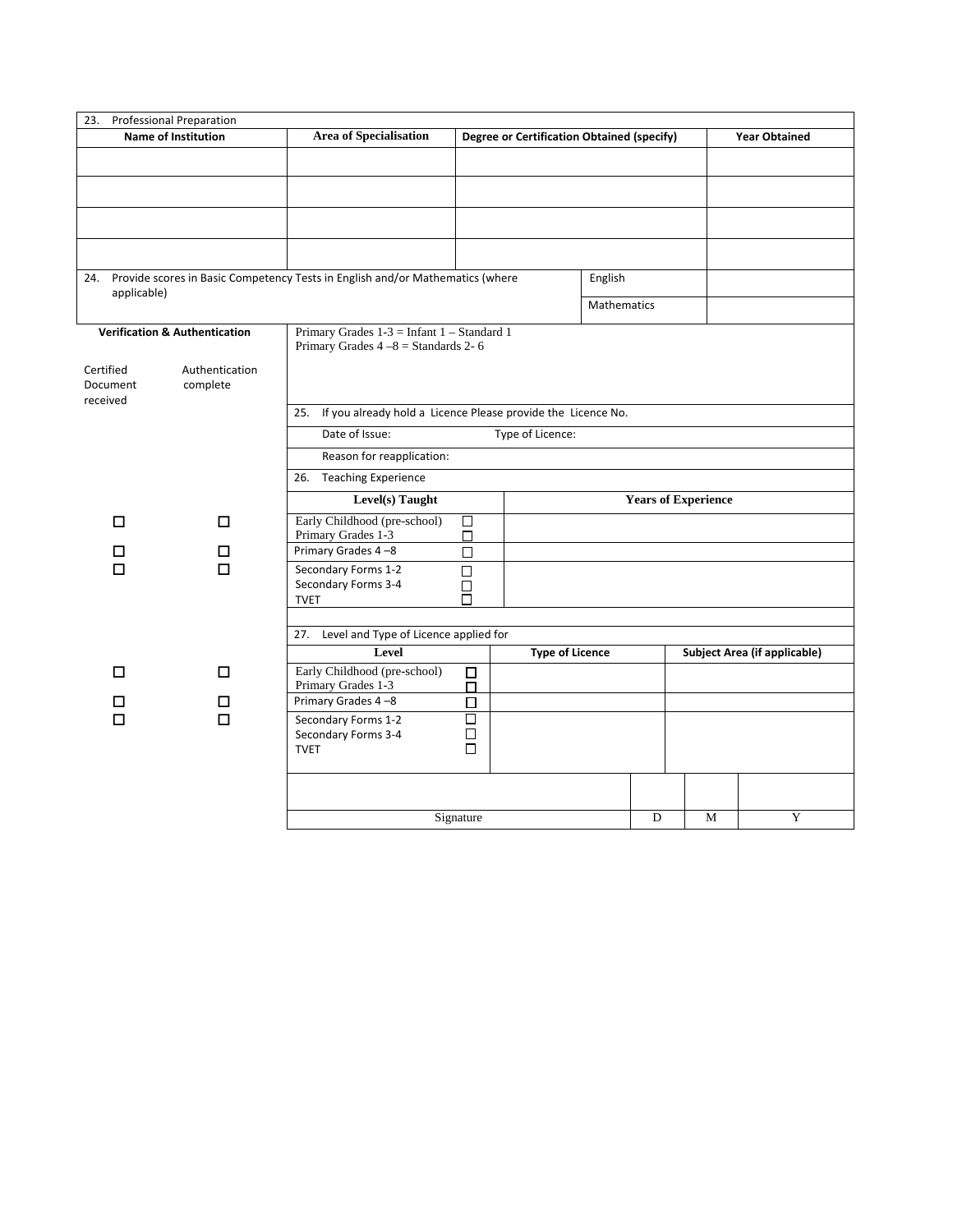|                                            | <b>FOR OFFICE USE</b>                                                |                        |                |                          |                                        |                 |                       |             |  |  |  |  |  |
|--------------------------------------------|----------------------------------------------------------------------|------------------------|----------------|--------------------------|----------------------------------------|-----------------|-----------------------|-------------|--|--|--|--|--|
|                                            |                                                                      |                        |                |                          |                                        |                 |                       |             |  |  |  |  |  |
| <b>DISTRICT EDUCATION</b><br><b>CENTRE</b> | <b>Application Received:</b><br>1.                                   |                        |                |                          |                                        |                 |                       |             |  |  |  |  |  |
|                                            |                                                                      | D                      | M              | $\mathbf Y$<br>Signature |                                        |                 |                       |             |  |  |  |  |  |
|                                            |                                                                      |                        |                |                          |                                        |                 |                       |             |  |  |  |  |  |
|                                            | Verification & Authentication<br>2.                                  |                        |                |                          |                                        |                 |                       |             |  |  |  |  |  |
|                                            |                                                                      | D                      | M              | Y                        |                                        | Signature       |                       |             |  |  |  |  |  |
|                                            | Application forwarded to<br>3.<br><b>Teaching Service Commission</b> |                        |                |                          |                                        |                 |                       |             |  |  |  |  |  |
|                                            |                                                                      | Signature              |                |                          |                                        |                 |                       |             |  |  |  |  |  |
| <b>Teaching Service Commission</b>         | Recommendation of TSC:<br>4.                                         |                        |                |                          |                                        |                 |                       |             |  |  |  |  |  |
|                                            |                                                                      |                        |                |                          |                                        |                 |                       |             |  |  |  |  |  |
|                                            | $\Box$<br>Recommended<br>Reason(s) for not recommending licence:     |                        |                |                          | □                                      | Not Recommended |                       |             |  |  |  |  |  |
|                                            |                                                                      |                        |                |                          |                                        |                 |                       |             |  |  |  |  |  |
|                                            |                                                                      |                        |                |                          |                                        |                 |                       |             |  |  |  |  |  |
|                                            |                                                                      |                        |                |                          |                                        |                 |                       |             |  |  |  |  |  |
|                                            |                                                                      | Signature              |                |                          |                                        | D               | M                     | Y           |  |  |  |  |  |
|                                            | Application with TSC's Recommendation received:                      |                        |                |                          |                                        |                 |                       |             |  |  |  |  |  |
| <b>Chief Education Officer</b>             | 5.                                                                   |                        |                |                          |                                        | D               | M                     | $\mathbf Y$ |  |  |  |  |  |
|                                            | ш<br>Licence Awarded (specify in table below)                        |                        |                |                          |                                        |                 |                       |             |  |  |  |  |  |
|                                            | Level                                                                | <b>Type of Licence</b> |                |                          | <b>Subject Area</b><br>(if applicable) |                 | <b>Classification</b> |             |  |  |  |  |  |
|                                            | Early Childhood (pre-school)<br>$\Box$<br>Primary Grades 1-3<br>П    |                        |                |                          |                                        |                 |                       |             |  |  |  |  |  |
|                                            | Primary Grades 4-8<br>□                                              |                        |                |                          |                                        |                 |                       |             |  |  |  |  |  |
|                                            | Secondary Forms 1-2<br>□                                             |                        |                |                          |                                        |                 |                       |             |  |  |  |  |  |
|                                            | Secondary Forms 3-4<br>□<br><b>TVET</b><br>П                         |                        |                |                          |                                        |                 |                       |             |  |  |  |  |  |
|                                            | License Number                                                       |                        |                |                          |                                        |                 |                       |             |  |  |  |  |  |
|                                            | □ Licence Not Awarded<br>State reason:                               |                        |                |                          |                                        |                 |                       |             |  |  |  |  |  |
|                                            |                                                                      |                        |                |                          |                                        |                 |                       |             |  |  |  |  |  |
|                                            |                                                                      |                        |                |                          |                                        |                 |                       |             |  |  |  |  |  |
|                                            | Applicant Informed:                                                  |                        |                |                          |                                        |                 |                       |             |  |  |  |  |  |
|                                            |                                                                      |                        | $\overline{D}$ | $\mathbf M$              | $\overline{\mathbf{Y}}$                |                 |                       |             |  |  |  |  |  |
|                                            |                                                                      |                        |                |                          |                                        |                 |                       |             |  |  |  |  |  |
|                                            | Signature                                                            |                        | ${\bf D}$      | $\mathbf M$              | $\mathbf Y$                            |                 |                       |             |  |  |  |  |  |